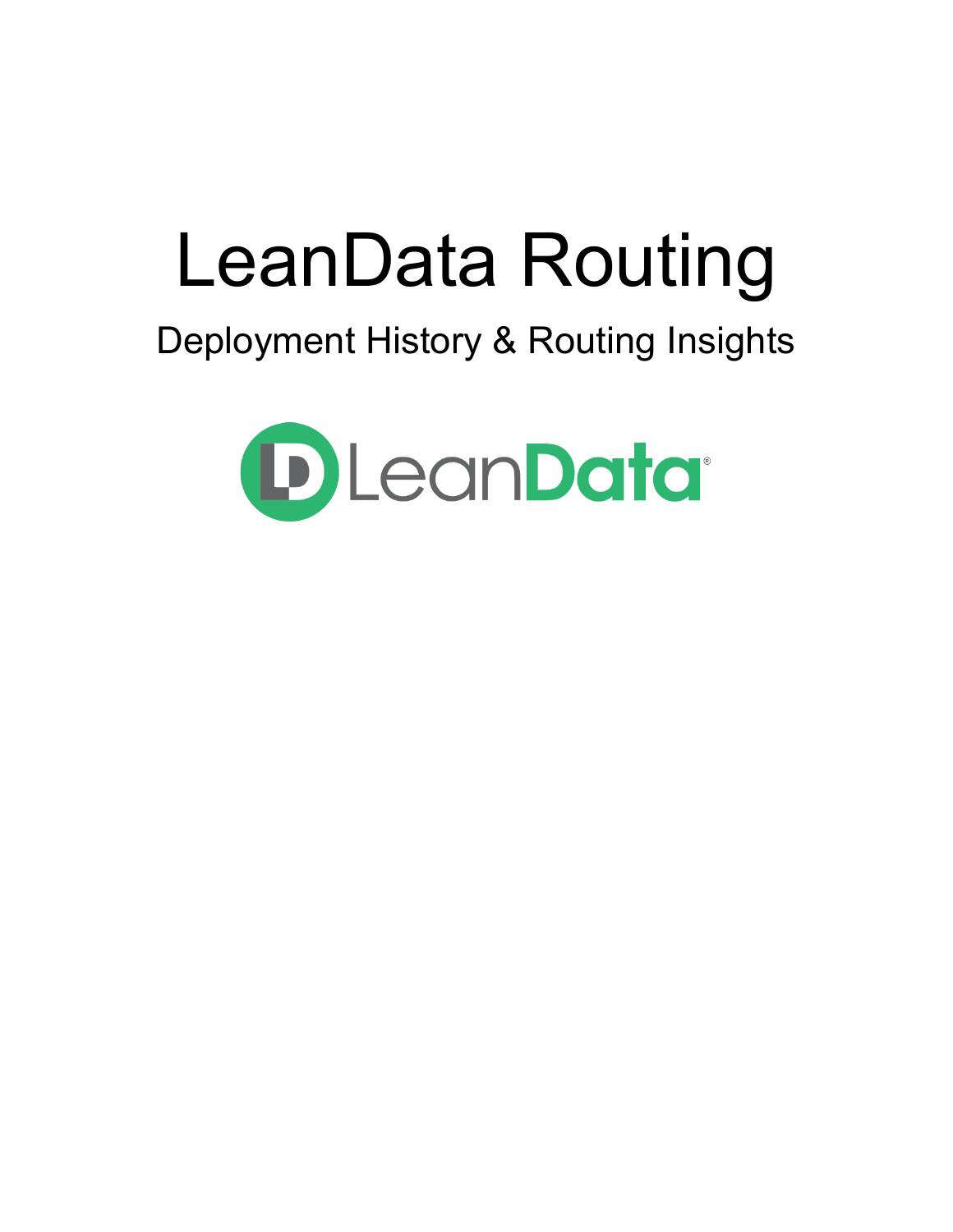

| <b>Overview</b>                     | 3                |
|-------------------------------------|------------------|
| <b>Definitions</b>                  | $\mathbf{3}$     |
| <b>Accessing Deployment History</b> | 3                |
| <b>Live Deployments Page</b>        | $\boldsymbol{4}$ |
| <b>Deployment View Page</b>         | 5                |
| <b>Successes</b>                    | $\overline{7}$   |
| <b>Failures</b>                     | 8                |
| <b>Exporting Routing Insights</b>   | 9                |
| <b>Ownership Distribution</b>       | 10               |
| <b>Territory Distribution</b>       | 10               |
| <b>FAQs</b>                         | 11               |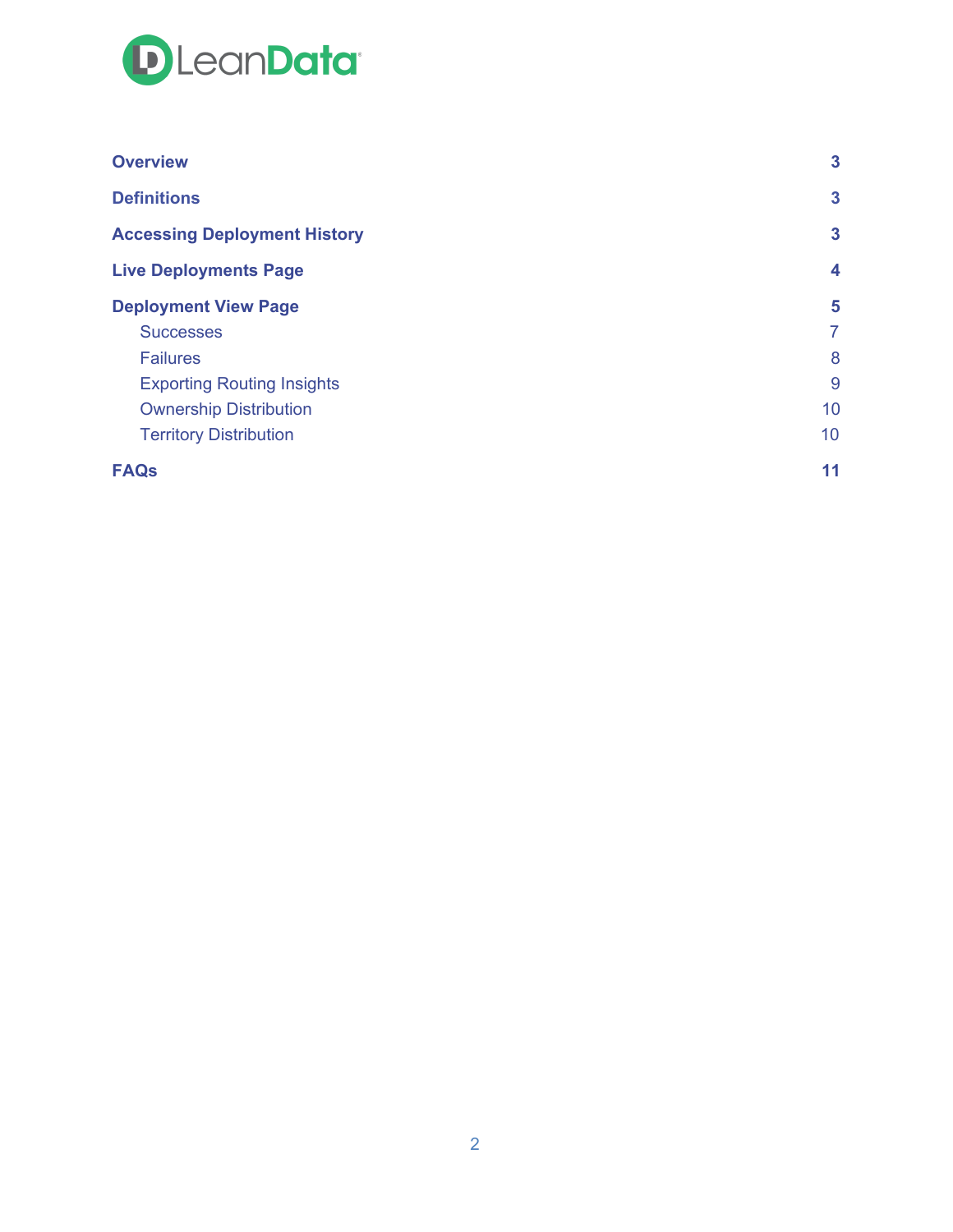

## <span id="page-2-0"></span>**Overview**

Deployment History and Routing Insights are tools to better understand how records are routed through current Router Flows, One-Time Routing jobs, and previous Router deployments. These tools can be used for troubleshooting records, understanding errors, and visually understanding the distribution of records.

**Please Note**: We focus on Lead Router in this guide, but Deployment History and Routing Insights are also available for Contact, Account, Opportunity, and Case Router.

# <span id="page-2-1"></span>**Definitions**

- **● Deployment History**
	- Chronological list of Router Deployments which shows metrics and distribution of records.
- **● Routing Insights**
	- View the current Live Router Graph with metrics and distribution of records.

# <span id="page-2-2"></span>Accessing Deployment History

To access the Deployment History & Routing Insights section, navigate from your LeanData Dashboard to Routing  $\rightarrow$  Leads  $\rightarrow$  Deployment History & Routing Insights.



When the Deployment & Routing Insights page loads you will see the Live Deployments Tab displayed, with your currently deployed graph. Clicking on the All Deployments Tab will display a table with all of your graphs. Routing Insights are accessed by clicking on a Router workflow.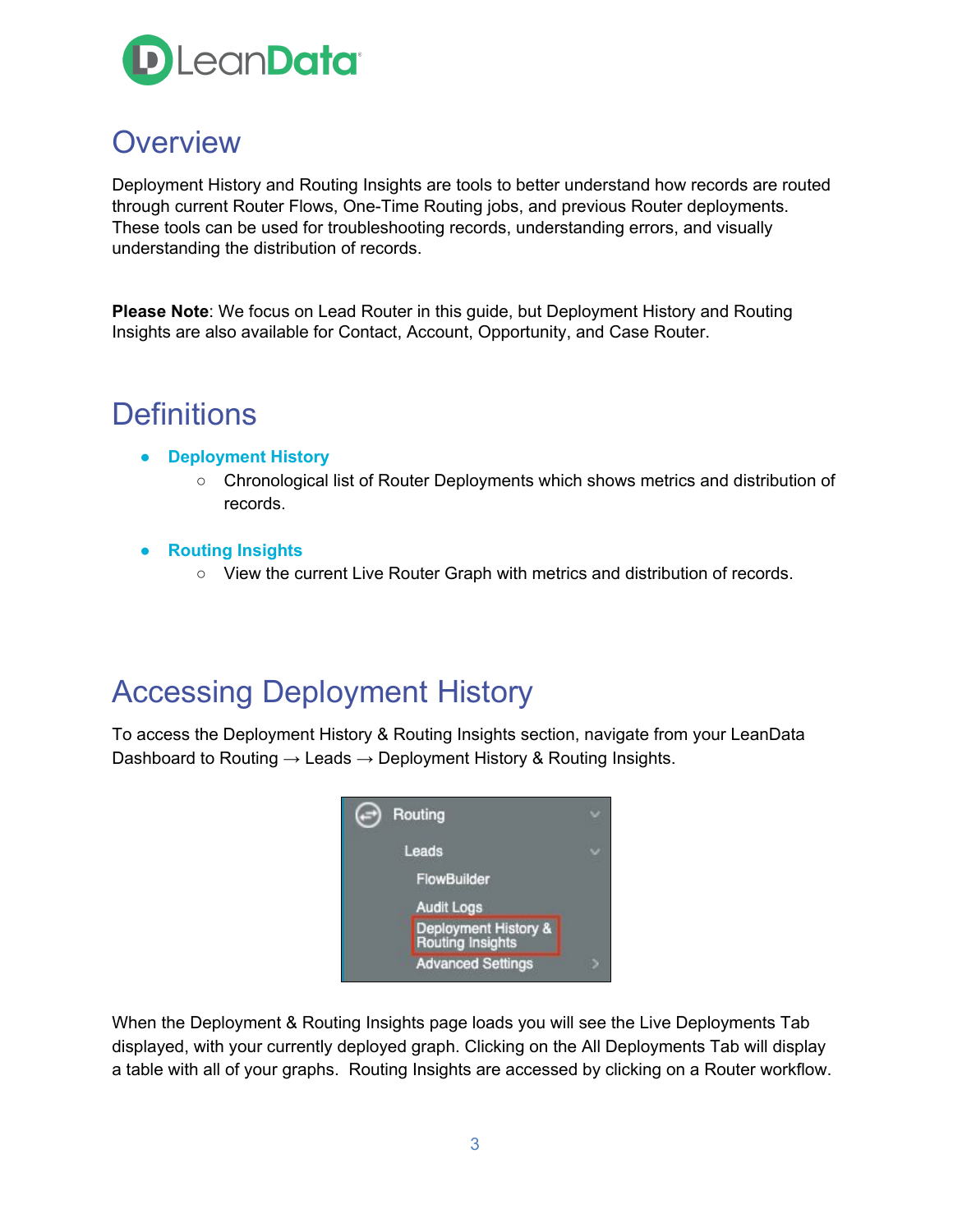

# <span id="page-3-0"></span>Live Deployments Page

| <b>Leads</b>         | <b>Deployment History</b>                                                                                            |                               |              |            |         |                  |  |
|----------------------|----------------------------------------------------------------------------------------------------------------------|-------------------------------|--------------|------------|---------|------------------|--|
|                      | View all previous deployments of your flows and One-Time Routing runs. Select a deployment to view Routing Insights. |                               |              |            |         |                  |  |
|                      | All Deployments<br>Live Deployments                                                                                  |                               |              |            |         |                  |  |
|                      |                                                                                                                      |                               |              |            |         |                  |  |
|                      | <b>Router Workflow</b>                                                                                               | Date                          | Pending ?    | <b>New</b> | Updated | Total            |  |
| $\mathbf{1}$<br>Live | COPY<br>Deployed by Mike Dawson                                                                                      | 08/24/2020 1:41 pm<br>18 days | $\mathbf{0}$ | $\circ$    | $\circ$ | $\circ$          |  |
|                      | Showing 1 to 1 of 1 entries                                                                                          |                               |              |            |         | Next<br>Previous |  |

The Deployment table displays the following information:

- **Router Workflow** The Name and user that deployed the Workflow.
- **Date** Date the Workflow was deployed.
- **Pending** Number of records pending routing.
- **New** Number of records that were processed by the New Entry Node.
- **Updated** Number of records that were processed by the Updated Lead Entry Node.
- **Total** Total number of records processed by the flow to date.

To view all deployments, current and historical, click on the All Deployments tab.

| <b>Leads</b>         | <b>Deployment History</b>                                 |                                      | View all previous deployments of your flows and One-Time Routing runs. Select a deployment to view Routing Insights. |                           |              |         |              |
|----------------------|-----------------------------------------------------------|--------------------------------------|----------------------------------------------------------------------------------------------------------------------|---------------------------|--------------|---------|--------------|
|                      | Live Deployments<br>All Deployments                       |                                      |                                                                                                                      |                           |              |         |              |
| <b>Business Unit</b> | All                                                       | <b>Routing Type</b><br>All<br>$\sim$ | $\sim$                                                                                                               | Hide Graphs with No Leads |              |         |              |
|                      | <b>Router Workflow</b>                                    |                                      | Date                                                                                                                 | Pending ?                 | <b>New</b>   | Updated | Total        |
| $\mathbf{1}$<br>Live | COPY<br>Deployed by Mike Dawson                           |                                      | 08/24/2020 1:41 pm<br>21 days                                                                                        | $\Omega$                  | $\mathbf{0}$ | $\circ$ | $\mathbf{0}$ |
| $\overline{2}$       | <b>Router Onboarding Graph</b><br>Deployed by Mike Dawson |                                      | 03/03/2020 11:12 am<br>174 days                                                                                      | $\circ$                   | 10           | $\circ$ | 10           |
| 3                    | <b>Router Onboarding Graph</b><br>Deployed by Mike Dawson |                                      | 03/02/2020 2:51 pm<br>20 hours                                                                                       | $\Omega$                  | $\mathbf{0}$ | $\circ$ | 0            |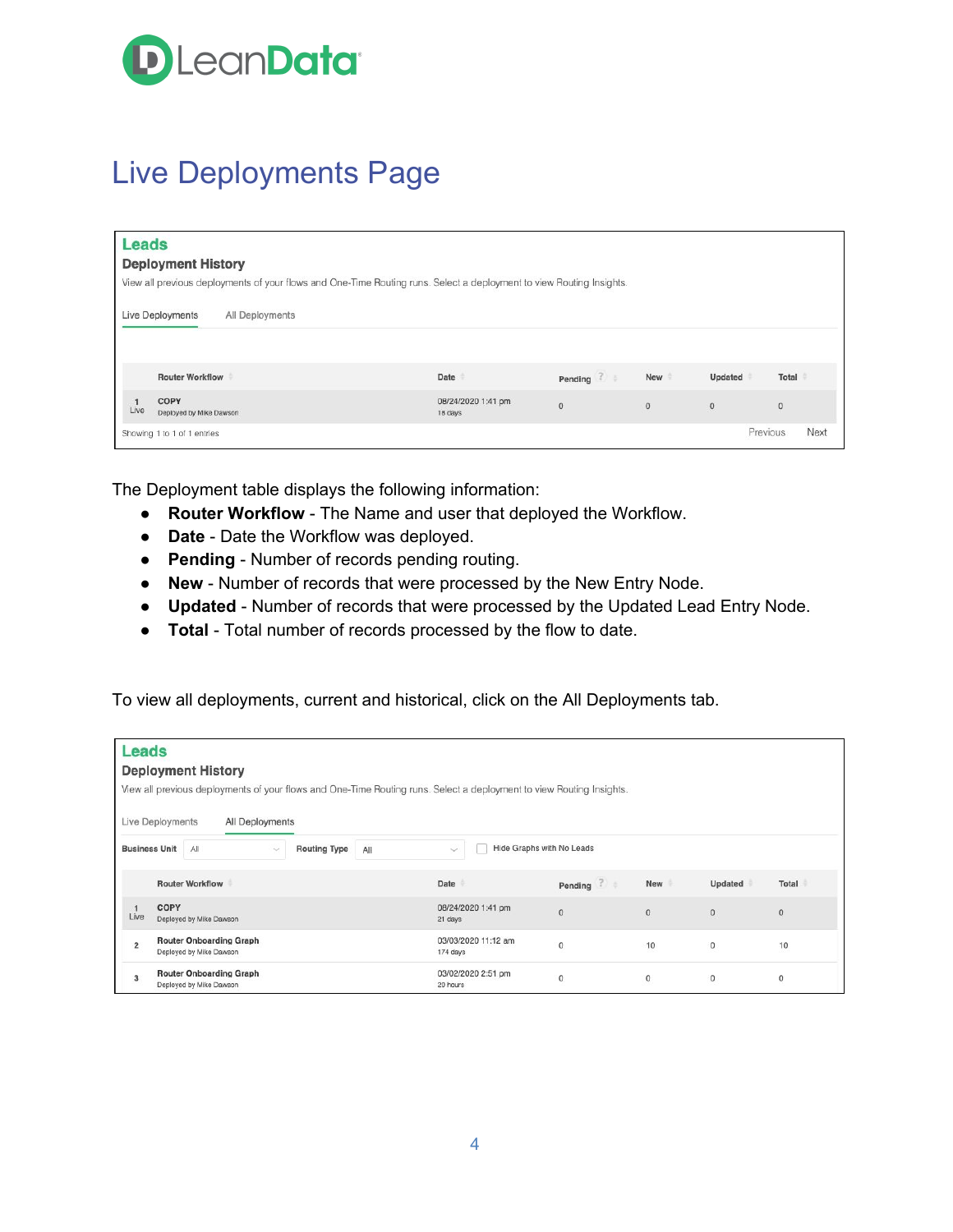

The Deployment table displays the following information:

- **Router Workflow** The Name and user that deployed the Workflow.
- **Date** Date the Workflow was deployed.
- **Pending** Number of records pending routing.
- **New** Number of records that were processed by the New Entry Node.
- **Updated** Number of records that were processed by the Updated Lead Entry Node.
- **Total** Total number of records processed by the flow to date.

You can do the following on this page:

- 1. You can filter the deployments by Business Units, if you use Multi-graph routing.
- 2. You can filter the deployment by the type of routing jobs that they were used for. This would mean either a previously deployed graph or a graph that was used for a One-Time Routing job.
- 3. You can hide all options that never processed any records by clicking the "Hide Graphs with No Leads" button.
- 4. This row shows the title for each data column and it shows all deployments, starting with the most chronologically recent, but each column's order can be changed by clicking the arrows next to the respective column titles.
- 5. You can change pages to see more historical routing deployments.

# <span id="page-4-0"></span>Deployment View Page

Clicking into one of the line items will display a non-editable FlowBuilder graph for Routing Insights, with the metrics displayed throughout the time of deployment. From here, you are able to see:

- The graph as it existed in the past deployment.
- The historical Routing Insights:
	- You can see a Legend for "Action Success," "Action Failure," "Action Success/Failure," and "End of Flow"
	- You can see how many records went through each node
- You can also see which records were successfully routed and which failed.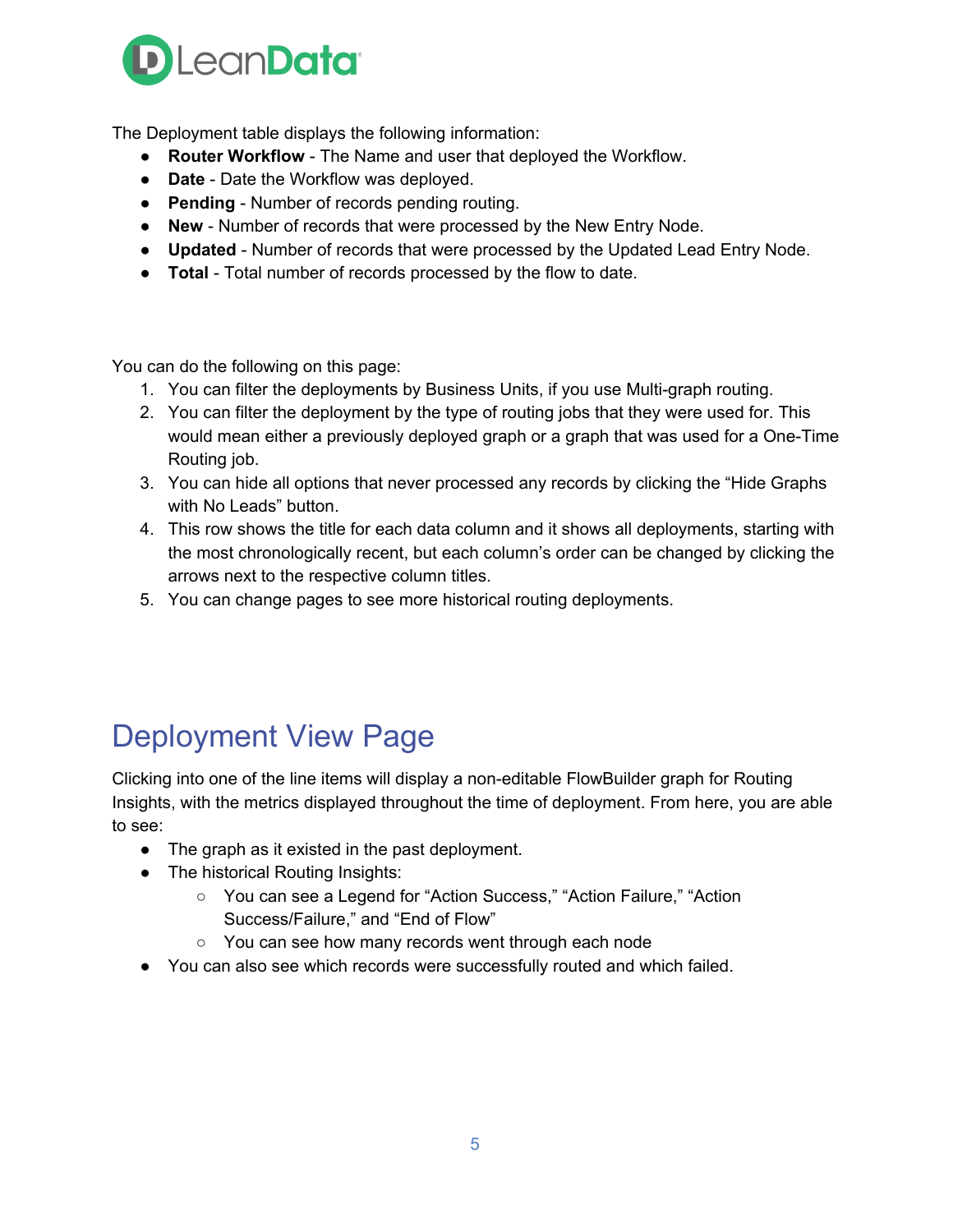



Features of the Routing Insights Router Graph Page:

- 1. The title of the FlowBuilder graph that you are inspecting will automatically populate in the top left corner after clicking into a graph option.
- 2. The cog wheel icon allows you to enable or disable grid lines behind the graph.
- 3. The graph's routing type will be designated at the top. If the graph is continuous then we know it was previously used as a deployed graph for the entire instance. If highlighted as "One-Time", then the graph was used to carry out a "One-Time Routing Job" and was not used as a previous, instance-wide, deployment.
- 4. The "Lead Type" dropdown allows you to filter routing insights by the entry point the records took to be processed by the graph. You can filter by either "New Leads", "Updated Leads" or the "All" option which shows both. Other router objects will be named accordingly.
- 5. The date range box allows you to show results according to date and time windows during the period the graph you are inspecting was deployed. You can adjust this by simply choosing the dates.
- 6. The legend shows the different types of routing insights bubbles you will see. Please note that the numbers shown within these bubbles are clickable features that will show you more details about the leads that were processed through each respective node.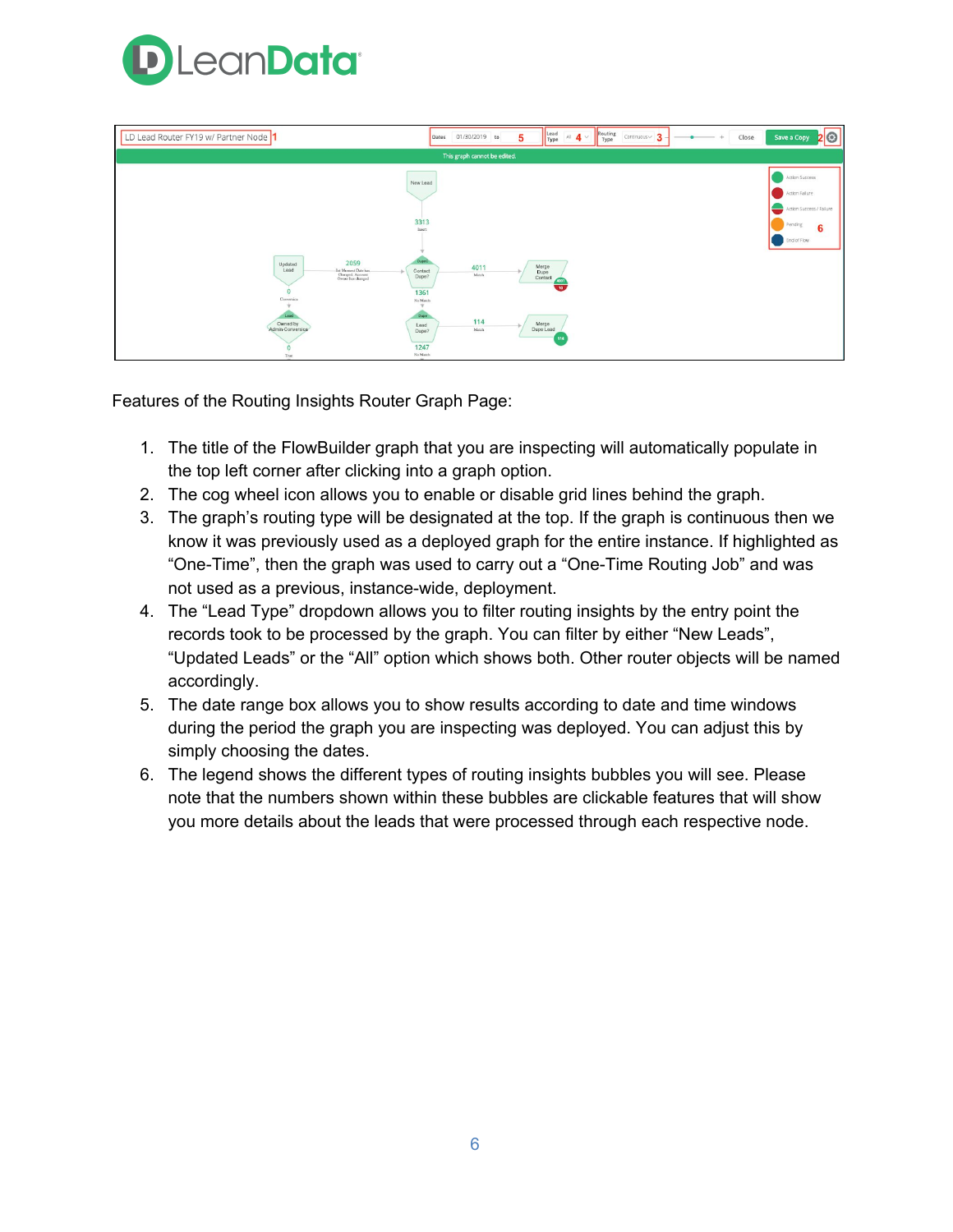



If you click on any of the numbers within the legend, you'll be redirected to this page (as seen in the screenshot below), you'll be able to see Successes, Failures, and Ownership Distribution for that particular node.

#### <span id="page-6-0"></span>**Successes**

|                  |             |                              | Date Range                              |                                    |                       | Type                |                     |
|------------------|-------------|------------------------------|-----------------------------------------|------------------------------------|-----------------------|---------------------|---------------------|
| <b>SUCCESSES</b> |             | <b>FAILURES</b>              | OWNERSHIP<br>DISTRIBUTION<br>01/30/2019 | $\frac{u_{A1}}{31}$ to             | $\frac{1000}{31}$     | All                 |                     |
|                  |             |                              |                                         |                                    |                       |                     |                     |
|                  |             |                              |                                         | <b>ACTION / MERGE DUPE CONTACT</b> |                       |                     |                     |
| Type             | Company     | <b>Full Name</b>             | Email                                   | <b>Lead Status</b>                 | Pre-Owner             | Post-Owner          | <b>Created Date</b> |
| <b>New</b>       | DemandGen   | David Lewis                  | david.lewis@demandg<br>en.com           | Suspect-<br>Converted              | Sasha<br>Obukhovskaya |                     | 2019-03-14          |
| Update           | Wework      | Parag Vyas                   | parag.vyas@enzigma.<br>com.invalid      | Suspect                            |                       |                     | 2019-03-14          |
| New              | Wework      | Parag Vyas                   | parag.vyas@enzigma.<br>com.invalid      | Suspect                            |                       |                     | 2019-03-14          |
| Update           | Wework      | Parag Vyas                   | parag.vyas@enzigma.<br>com.invalid      | Suspect                            |                       |                     | 2019-03-14          |
| <b>New</b>       | Wework      | Parag Vyas                   | parag.vyas@enzigma.<br>com.invalid      | Suspect                            |                       |                     | 2019-03-14          |
| <b>New</b>       | Fiix        | <b>Jonah</b><br>Hetherington | jonah.hetherington@<br>fiixsoftware.com | Suspect-<br>Converted              | <b>Brian Skipper</b>  |                     | 2019-03-14          |
| Update           | Ironclad    | Peter Winterhof              | peter@ironcladapp.co<br>m.invalid       | Suspect                            |                       |                     | 2019-03-14          |
| New              | Ironclad    | Peter Winterhof              | peter@ironcladapp.co<br>m.invalid       | Suspect                            |                       |                     | 2019-03-14          |
| Update           | Instructure | Jonathan Heyse               | jheyse@instructure.co<br>m              | Suspect                            |                       |                     | 2019-03-14          |
| <b>New</b>       | Instructure | Jonathan Heyse               | jheyse@instructure.co<br>m              | Suspect                            |                       |                     | 2019-03-14          |
|                  |             |                              |                                         |                                    |                       | < Previous<br>First | Next ><br>Last      |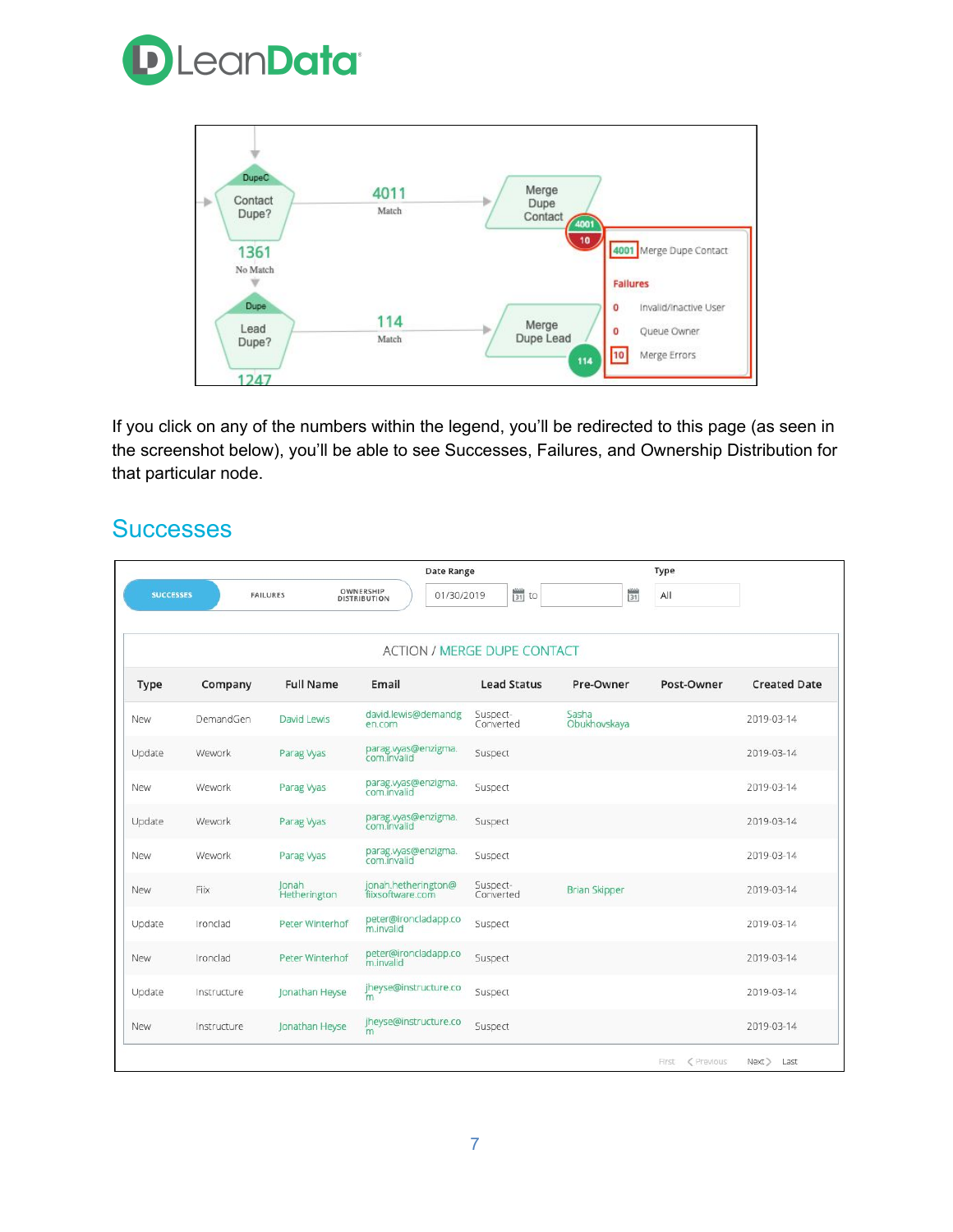

Successes Details:

- Type
- Company
- Full name
- Email
- Lead Status
- Pre-owner (the owner of the Lead before it was updated)
- Post-owner (the current owner of the lead when it was processed)
- Created date (when the lead was originally created)

<span id="page-7-0"></span>

| allure |
|--------|
|        |
|        |

|                        |                                                                                                                                                     |                  | Date Range                                                                                                                                          |                      |                      | Type                 |                     |
|------------------------|-----------------------------------------------------------------------------------------------------------------------------------------------------|------------------|-----------------------------------------------------------------------------------------------------------------------------------------------------|----------------------|----------------------|----------------------|---------------------|
| <b>SUCCESSES</b>       |                                                                                                                                                     | <b>FAILURES</b>  | OWNERSHIP<br>01/30/2019<br><b>DISTRIBUTION</b>                                                                                                      | $\frac{uw}{ 31 }$ to | 网                    | All                  |                     |
| Filter By Failure Type |                                                                                                                                                     |                  |                                                                                                                                                     |                      |                      |                      |                     |
|                        |                                                                                                                                                     |                  | <b>ACTION / ROUTE TO NAMED OWNER</b>                                                                                                                |                      |                      |                      |                     |
| Type                   | Company                                                                                                                                             | <b>Full Name</b> | Email                                                                                                                                               | <b>Lead Status</b>   | Pre-Owner            | Post-Owner           | <b>Created Date</b> |
| Update                 | Mastercard                                                                                                                                          | Lucy Cao         | lucy.cao@mastercard.<br>com                                                                                                                         | Suspect              | <b>Brian Skipper</b> | <b>Brian Skipper</b> | 2019-03-05          |
|                        |                                                                                                                                                     |                  | Leads cannot be routed to invalid/inactive users. (Update the target owner to be an active user or set a fallback rule for invalid/inactive owners) |                      |                      |                      |                     |
| Update                 | Microsoft                                                                                                                                           | Meredith Coots   | memaris@microsoft.c<br>om                                                                                                                           | Suspect              | <b>Brian Skipper</b> | <b>Brian Skipper</b> | 2019-03-05          |
|                        |                                                                                                                                                     |                  | Leads cannot be routed to invalid/inactive users. (Update the target owner to be an active user or set a fallback rule for invalid/inactive owners) |                      |                      |                      |                     |
| New                    | Mastercard                                                                                                                                          | Lucy Cao         | lucy.cao@mastercard.<br>com                                                                                                                         | Suspect              | <b>Brian Skipper</b> | <b>Brian Skipper</b> | 2019-03-05          |
|                        |                                                                                                                                                     |                  | Leads cannot be routed to invalid/inactive users. (Update the target owner to be an active user or set a fallback rule for invalid/inactive owners) |                      |                      |                      |                     |
| New                    | Microsoft                                                                                                                                           | Meredith Coots   | memaris@microsoft.c<br>om                                                                                                                           | Suspect              | <b>Brian Skipper</b> | <b>Brian Skipper</b> | 2019-03-05          |
|                        |                                                                                                                                                     |                  | Leads cannot be routed to invalid/inactive users. (Update the target owner to be an active user or set a fallback rule for invalid/inactive owners) |                      |                      |                      |                     |
| Update                 | Verizon<br>Sourcing LLC                                                                                                                             | Graciela Alarcon | graciela.alarcon@nl.ve<br>rizon.com                                                                                                                 | Suspect              | <b>Brian Skipper</b> | <b>Brian Skipper</b> | 2019-03-04          |
|                        | Leads cannot be routed to invalid/inactive users. (Update the target owner to be an active user or set a fallback rule for invalid/inactive owners) |                  |                                                                                                                                                     |                      |                      |                      |                     |
| Update                 | Verizon<br>Sourcing LLC                                                                                                                             | lim Grady        | james.grady@verizon<br>wireless com                                                                                                                 | Suspect              | <b>Brian Skipper</b> | <b>Brian Skipper</b> | 2019-03-04          |
|                        | Leads cannot be routed to invalid/inactive users. (Update the target owner to be an active user or set a fallback rule for invalid/inactive owners) |                  |                                                                                                                                                     |                      |                      |                      |                     |
| Update                 | Verizon<br>Sourcing LLC                                                                                                                             | Kendall Brown    | kendall.brown3@veriz<br>onwireless.com                                                                                                              | Suspect              | <b>Brian Skipper</b> | <b>Brian Skipper</b> | 2019-03-04          |
|                        |                                                                                                                                                     |                  | Leads cannot be routed to invalid/inactive users. (Update the target owner to be an active user or set a fallback rule for invalid/inactive owners) |                      |                      |                      |                     |
| <b>New</b>             | Verizon<br>Sourcing LLC                                                                                                                             | Graciela Alarcon | graciela.alarcon@nl.ve<br>rizon.com                                                                                                                 | Suspect              | <b>Brian Skipper</b> | <b>Brian Skipper</b> | 2019-03-04          |
|                        |                                                                                                                                                     |                  | Leads cannot be routed to invalid/inactive users. (Update the target owner to be an active user or set a fallback rule for invalid/inactive owners) |                      |                      |                      |                     |

Failure Details:

- Type
- Company
- Full name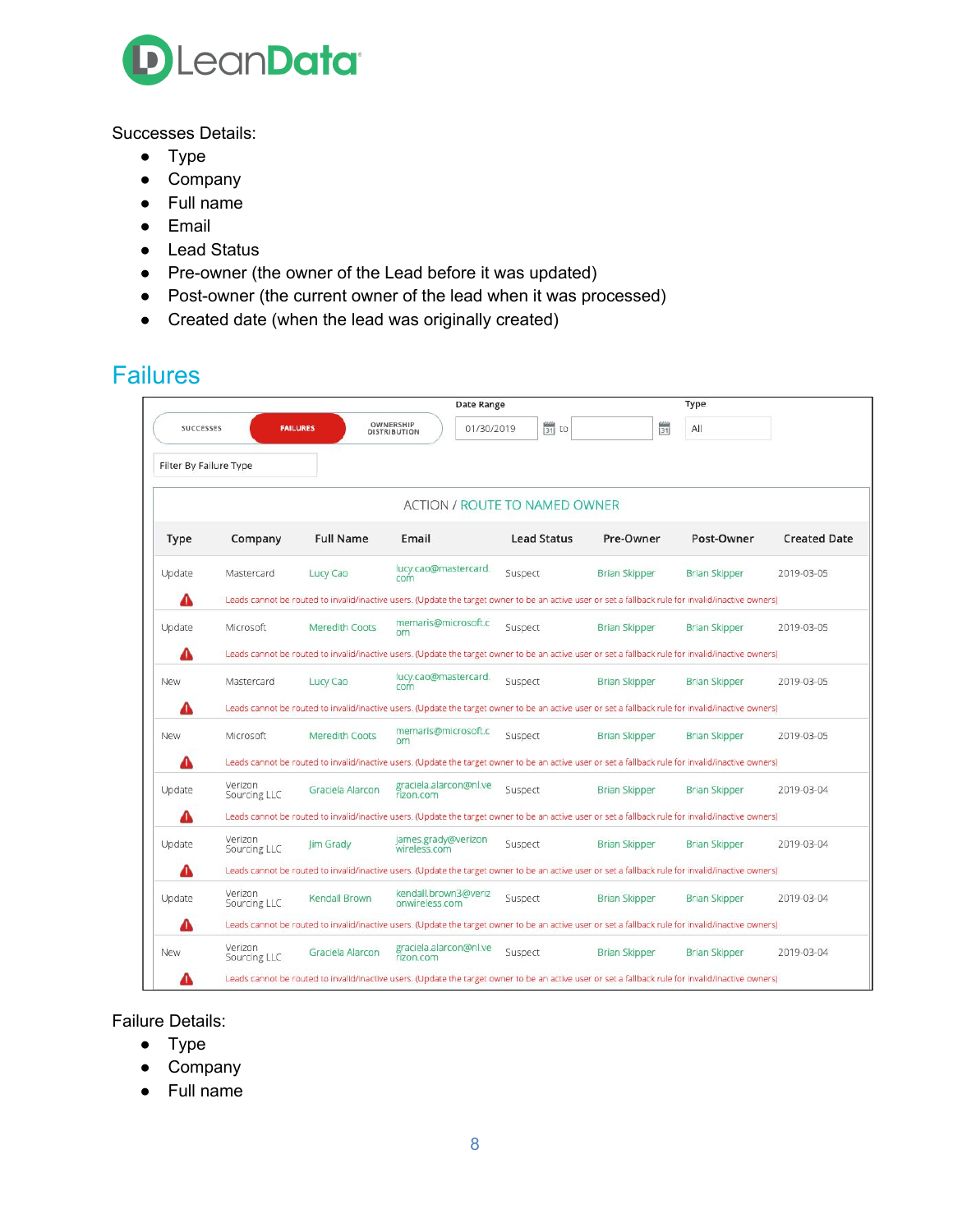

- Email
- Lead Status
- Pre-owner
- Post-owner (due to a lead failing to route, this will be the same as the Pre-owner)
- Created Date
- The error message/reason for why the lead failed to process.

## <span id="page-8-0"></span>Exporting Routing Insights

On the Routing Insights Detail Page you can export the insight details. At the top of the page is an Export button. When you click the Export button a menu will be displayed. From the Export Menu, you can choose Successes, Failures, Ownership Distribution, and All entries. When you make your selection, LeanData will export the requested results in CSV file (Comma Separated Value). If you select All, LeanData will export multiple CSV files, one for each type of result.

The exported results can help analyze your Flowbuilder outcomes. For example: If you have a large number of failures due to something like Salesforce Validation Errors, you can fix the Router Flow to correct the errors, export the failed Leads into a CSV and re-route the affected leads using One-Time Routing.

| <b>Routing Insights Details</b> | Export $\vee$   |                               |  |
|---------------------------------|-----------------|-------------------------------|--|
|                                 |                 | Successes                     |  |
| <b>SUCCESSES</b>                | <b>FAILURES</b> | <b>Failures</b>               |  |
| Filter By Failure Type          |                 | Ownership Distribution<br>All |  |

The export file will include the following information:

- Lead ID
- Trigger Type
- First and Last Name
- Company
- Email
- Lead Status
- Created Date
- Website
- City
- State
- Postal Code
- Country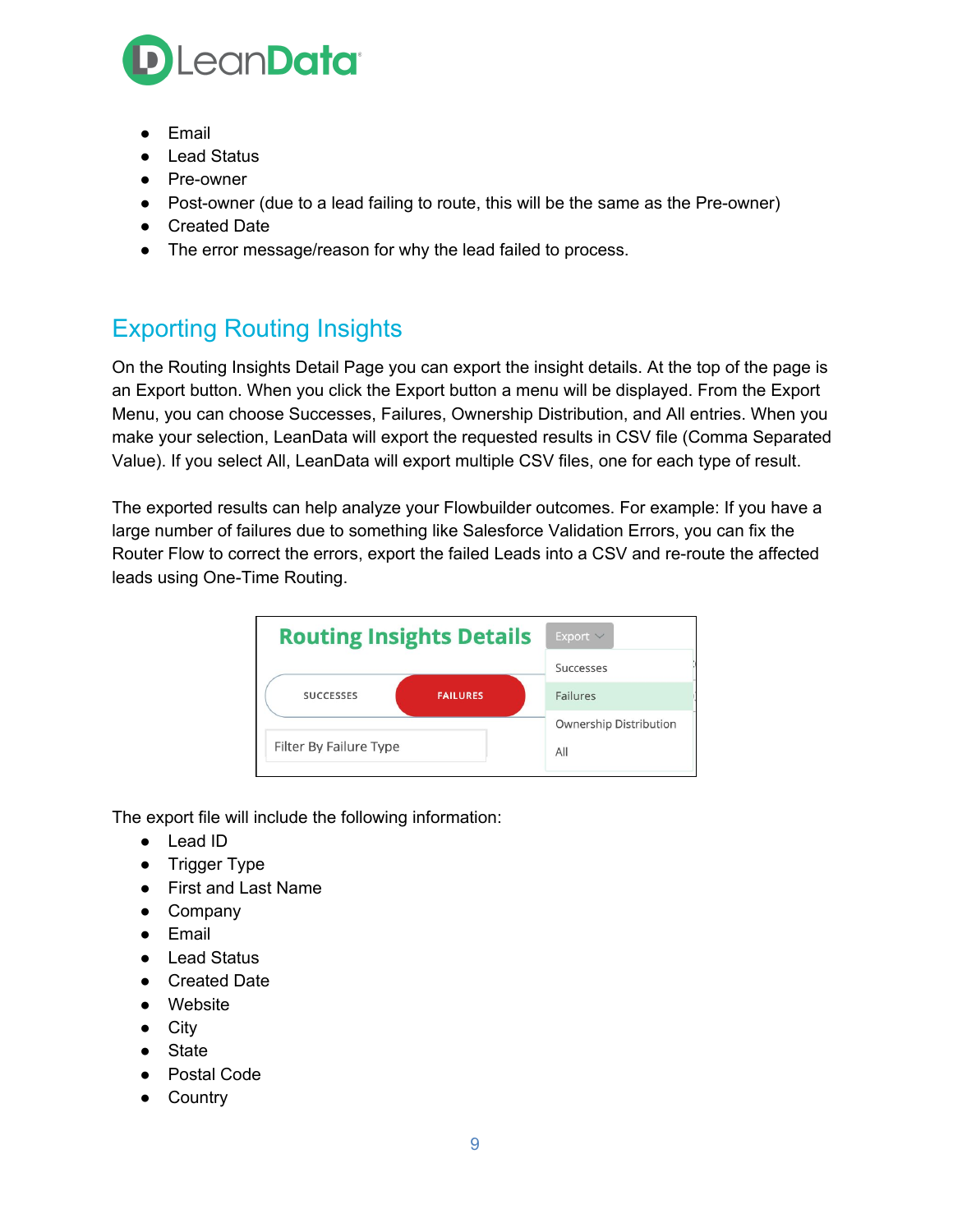

- Pre-Owner (Owner before routing)
- Post-Owner (Owner after Routing)
- Processed At (Date/Time of Routing)

#### <span id="page-9-0"></span>Ownership Distribution

Ownership Distribution shows the records assigned to Users within a visual bar graph. Distribution occurs where assignment or reassignment may occur. The distribution graphs are most common in Round Robin Pools, but are also present in other assignment nodes such as Assign to Matched Lead Owner.



### <span id="page-9-1"></span>Territory Distribution

Territory Distribution shows the records which were distributed amongst a region which was set up within Territory Management. Using this distribution can show the amount of records which were dispersed to the different territories. Note that the territory name used within the CSV upload will be the name shown on the individual line items of the bar graph. These names can be changed within the Territory Management tool.